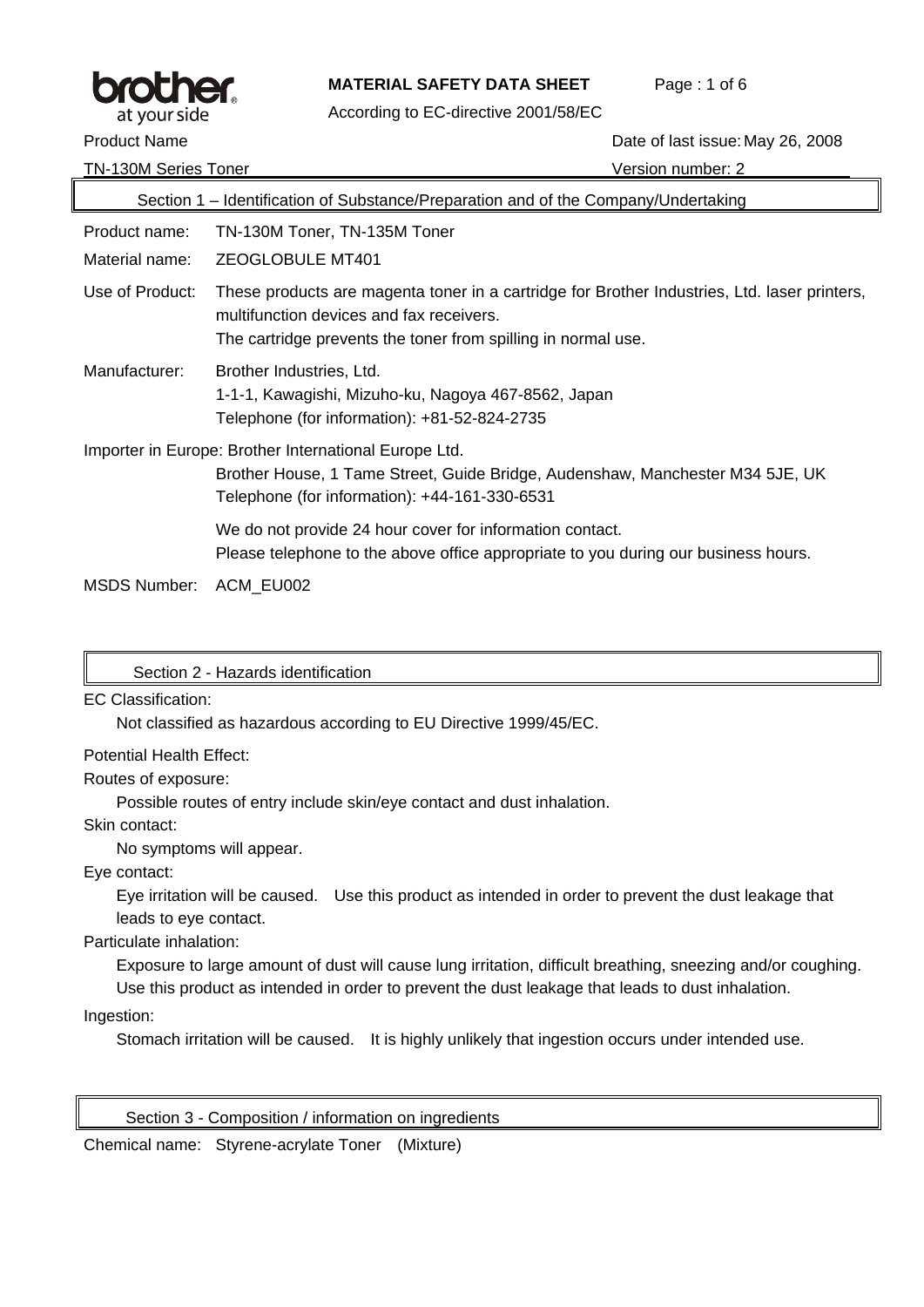

# **MATERIAL SAFETY DATA SHEET** Page : 2 of 6

According to EC-directive 2001/58/EC

TN-130M Series Toner Version number: 2

Product Name **Date of last issue: May 26, 2008** 2008

| Ingredients:                |                   |                  |                         |           |  |
|-----------------------------|-------------------|------------------|-------------------------|-----------|--|
| Component/                  | <b>CAS Number</b> | <b>EC Number</b> | Classification          | %Wt.      |  |
| Substance                   |                   |                  | according to 67/548/EEC |           |  |
| Styrene-acrylate Copolymer  | Registered        | --               | Not classified          | $83 - 86$ |  |
| <b>Fatty Acid Ester</b>     | Registered        |                  | Not classified          | $4 - 6$   |  |
| <b>PMMA</b>                 | 9011-14-7         | $- -$            | Not classified          | $3 - 5$   |  |
| Pigment                     | 6448-96-0         | 229-246-9        | Not classified          | $1 - 4$   |  |
| Pigment                     | 56396-10-2        | 260-152-0        | Not classified          | $1 - 3$   |  |
| Silicon Dioxide (amorphous) | 112945-52-5       | 231-545-4        | Not classified          | $1 - 3$   |  |

### Section 4 - First aid measures

If irritation occurs or persists from any route of exposure, remove the affected individual from the area and seek medical assistance.

Eye contact:

Flush eyes with running water for 15 minutes with eyelids open. Consult an eye-doctor.

Skin contact:

Remove contaminated clothes and wash skin with soap and water.

Particulate inhalation:

Remove the sufferer to flesh air and seek medical assistance immediately.

Ingestion:

Seek medical assistance immediately.

Section 5 - Fire fighting measures

#### Extinguishing media:

Dry chemicals, CO2, water spray or foam are recommended medial.

Special firefighting procedures:

Do not use straight water, high-pressure water or water stream in order to prevent creating a dust cloud and spreading fire dust. Use appropriate respirator for carbon monoxide and carbon dioxide. Wear positive pressure self-contained breathing apparatus (SCBA) during the attack phase of firefighting operations and during cleanup in enclosed or poorly ventilated areas immediately after a fire. Personnel not having suitable respiratory protection must leave the area to prevent significant exposure to toxic combustion gases from any source.

Unusual fire and explosion hazards:

Thermal decomposition of organic components may result in occurrence of oxides of carbon.

Special precautions must be taken if (like most organic materials in powder form) it can form explosive mixtures when dispersed in air. Toxic gasses may be formed upon combustion and represents a hazard to firefighters. See Section 10 for additional information on combustion products.

Explosion limits: Lower = 80 - 85 g/m3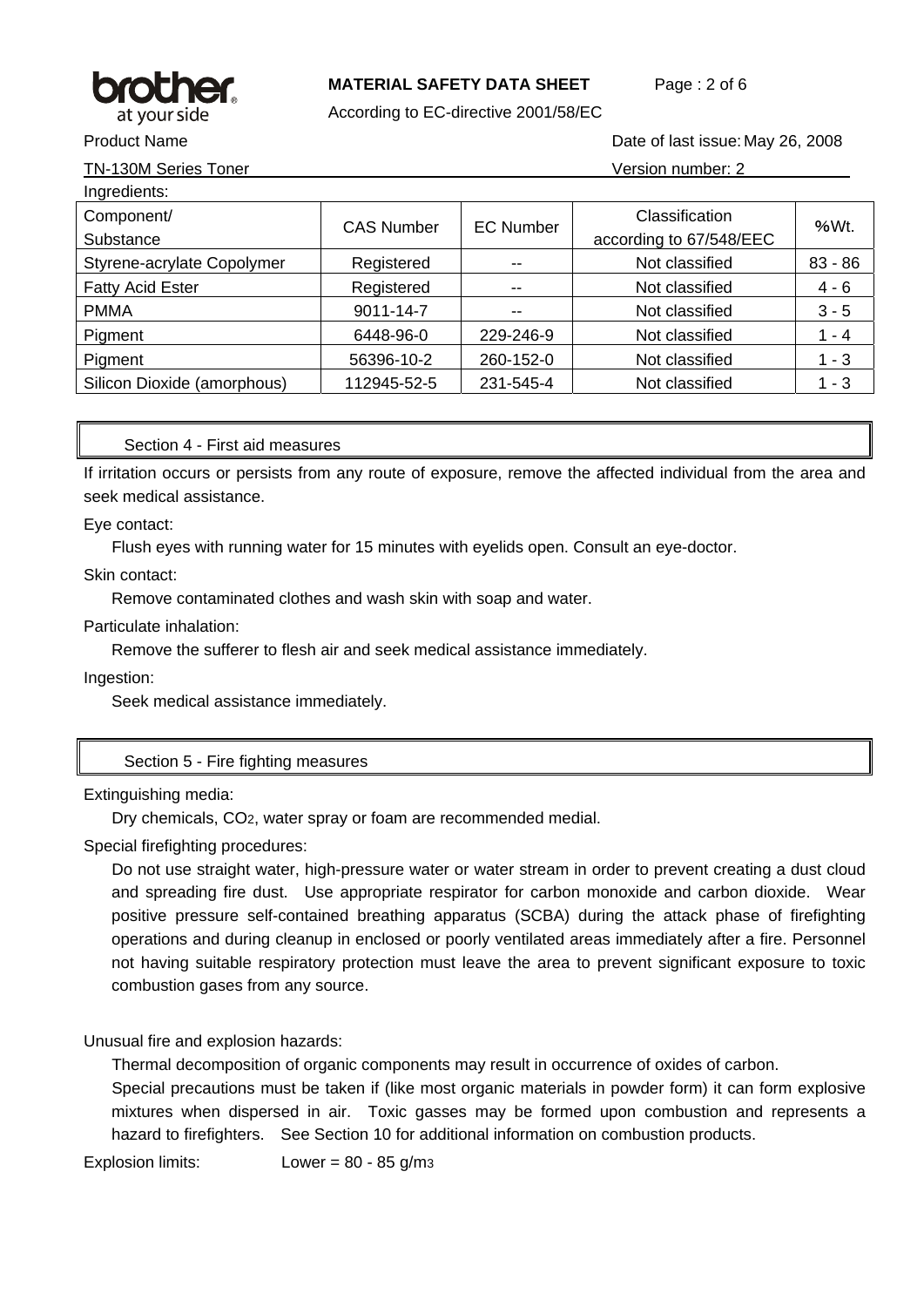

### **MATERIAL SAFETY DATA SHEET** Page : 3 of 6

According to EC-directive 2001/58/EC

TN-130M Series Toner Version number: 2

Product Name **Date of last issue: May 26, 2008** Product Name

### Section 6 - Accidental release measures

Personal precautions:

Minimize generation of toner dust. Avoid inhalation of the dust.

Environmental precautions:

Prevent from entering into the surface water or sewerage system.

Method of cleaning up:

Sweep the spilt toner or remove it with a vacuum cleaner, and transfer into the sealed container carefully. Sweep slowly to minimize generation of dust during clean-up. If the vacuum cleaner is used, the motor must be rated as dust explosion-proof. A conductive hose bonded to the machine should be used to reduce static build-up. Residue can be removed with soap and cold water. Clothes may be washed or dry cleaned after removal of loose toner.

See section 13 for disposal considerations.

### Section 7 - Handling and storage

Handling:

Keep out of the reach of children. In case of accidental spill, try not to disperse the particles. Avoid prolonged inhalation of excessive dust and contact eyes. Use with adequate ventilation. Use the mask, which recommended preventing dust and coarse particulate.

Storage:

Keep out of the reach of children. Keep container tightly closed. Keep away from contact with oxidizing materials. Store in a cool and dry place away from direct light to maintain quality.

Section 8 - Exposure controls / personal protection

Exposure limit value:

| Ingredients                   | <b>CAS</b> | Workplace exposure limit (UK, basis: EH40/2005) |                                  |  |
|-------------------------------|------------|-------------------------------------------------|----------------------------------|--|
|                               | Number     | Long-term exposure limit                        | Short-term exposure limit        |  |
|                               |            | (8-hour TWA reference period)                   | (15-minute TWA reference period) |  |
| Silicon Dioxide   112945-52-5 |            | 6 mg.m $3$<br>(inhalable dust)                  | $- -$                            |  |
| (amorphous)                   |            | 2.4 mg.m <sup>-3</sup><br>(respirable dust)     |                                  |  |

Ventilation:

Good general ventilation should be sufficient under normal use.

Personal protective equipment:

Not required under intended use. For use other than in normal operating procedures (such as in the event of large spill), the following should be applied:

Eye/face: Safety goggles

Skin: Protective gloves recommended

Respiratory: Dust mask (Respirator for large spill)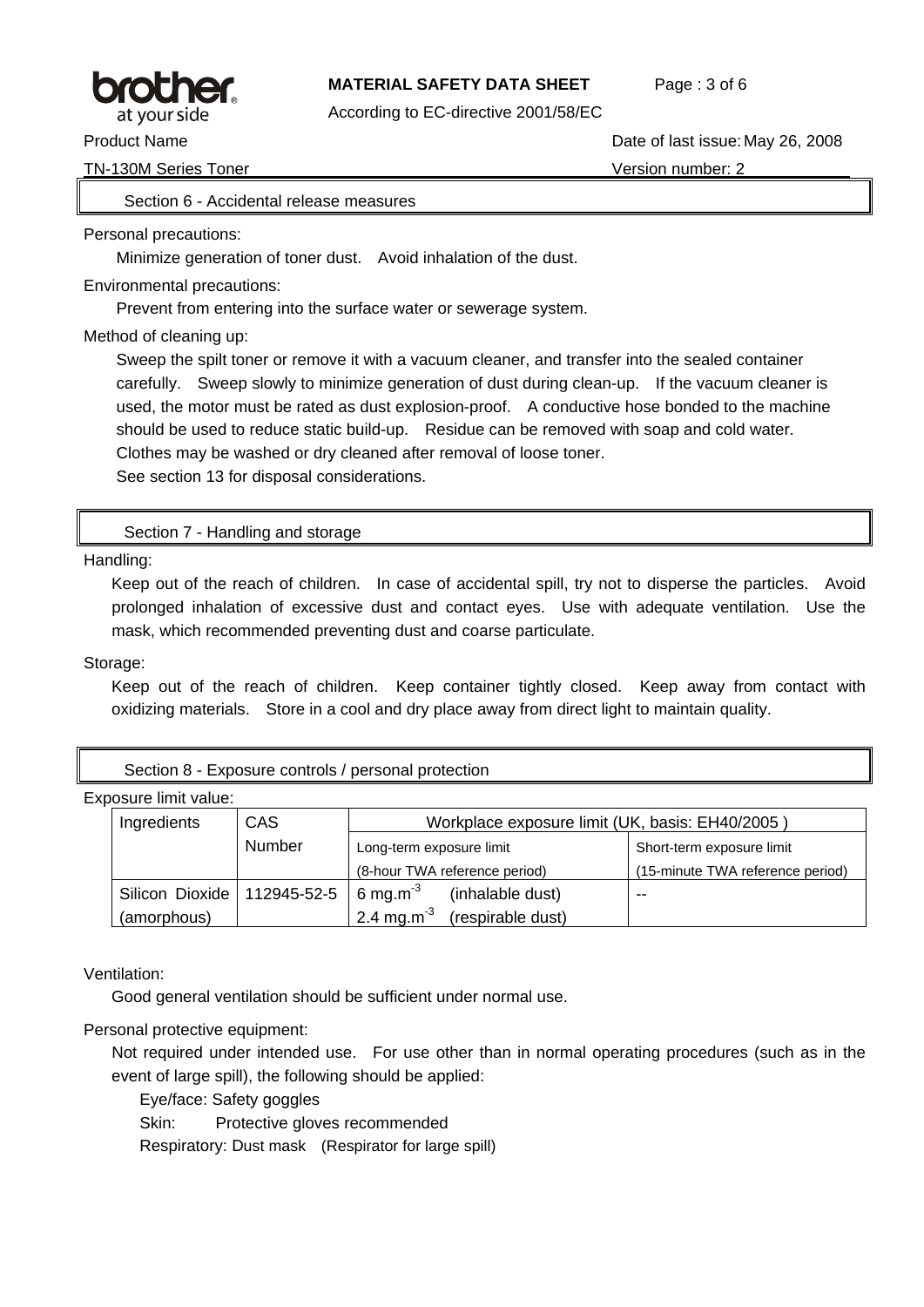

# **MATERIAL SAFETY DATA SHEET** Page: 4 of 6

According to EC-directive 2001/58/EC

TN-130M Series Toner Version number: 2

Product Name **Date of last issue: May 26, 2008** 

| Section 9 - Physical and chemical properties |                             |  |
|----------------------------------------------|-----------------------------|--|
| Appearance and odor:                         | Magenta powder and odorless |  |
| pH:                                          | Not applicable              |  |
| Boiling point/range:                         | Not applicable              |  |
| Melting point/range:                         | 110 C (softening point)     |  |
| Decomposition temperature:                   | No data available           |  |
| Flash point:                                 | Not applicable              |  |
| Auto-ignition temperature:                   | No data available           |  |
| Flammable (explosive) limits:                | Not applicable              |  |
| Explosion properties:                        | No data available           |  |
| Oxidizing properties:                        | No data available           |  |
| Vapor pressure:                              | Not applicable              |  |
| Specific Gravity (H <sub>2</sub> O=1):       | 1.15                        |  |
| Solubility in water:                         | Negligible                  |  |

| Section 10 - Stability and reactivity |                                                                                                                                                                           |  |  |
|---------------------------------------|---------------------------------------------------------------------------------------------------------------------------------------------------------------------------|--|--|
| Stability:                            | Stable                                                                                                                                                                    |  |  |
| Hazardous polymerization:             | Will not occur                                                                                                                                                            |  |  |
| Conditions to avoid:                  | Overheating (do not expose to temperature above 200 C) and contact<br>with ignition sources such as open flames, sparks, electrical arcs and<br>static discharge sources. |  |  |
| Materials to avoid:                   | Avoid exposure to strong oxidizers or reducing agents.                                                                                                                    |  |  |
|                                       | Hazardous decomposition products: The gas generated by heat decomposition may contain carbon<br>monoxide, carbon dioxide and Nitrogen.                                    |  |  |

| Section 11 - Toxicological information |                               |                                |  |
|----------------------------------------|-------------------------------|--------------------------------|--|
| Products                               |                               |                                |  |
| Acute oral toxicity:                   | $LD_{50}$ (rat) > 2000mg/kg   | (Method: OECD#420)             |  |
| Acute inhalation toxicity:             | $LC_{50}$ (rat) $> 5.18$ mg/l | (Method: OECD#403)             |  |
| Skin irritation:                       | Non-irritant                  | (Method: OECD#404)             |  |
| Eye irritation:                        | Minimal irritant              | (Method: OECD#405)             |  |
| Mutagenicity:                          | Negative                      | (Method: OECD#471 / Ames test) |  |
| <b>Skin Sensitization (LLNA)</b>       | Non-sensitizer                | (Method: OECD#429)             |  |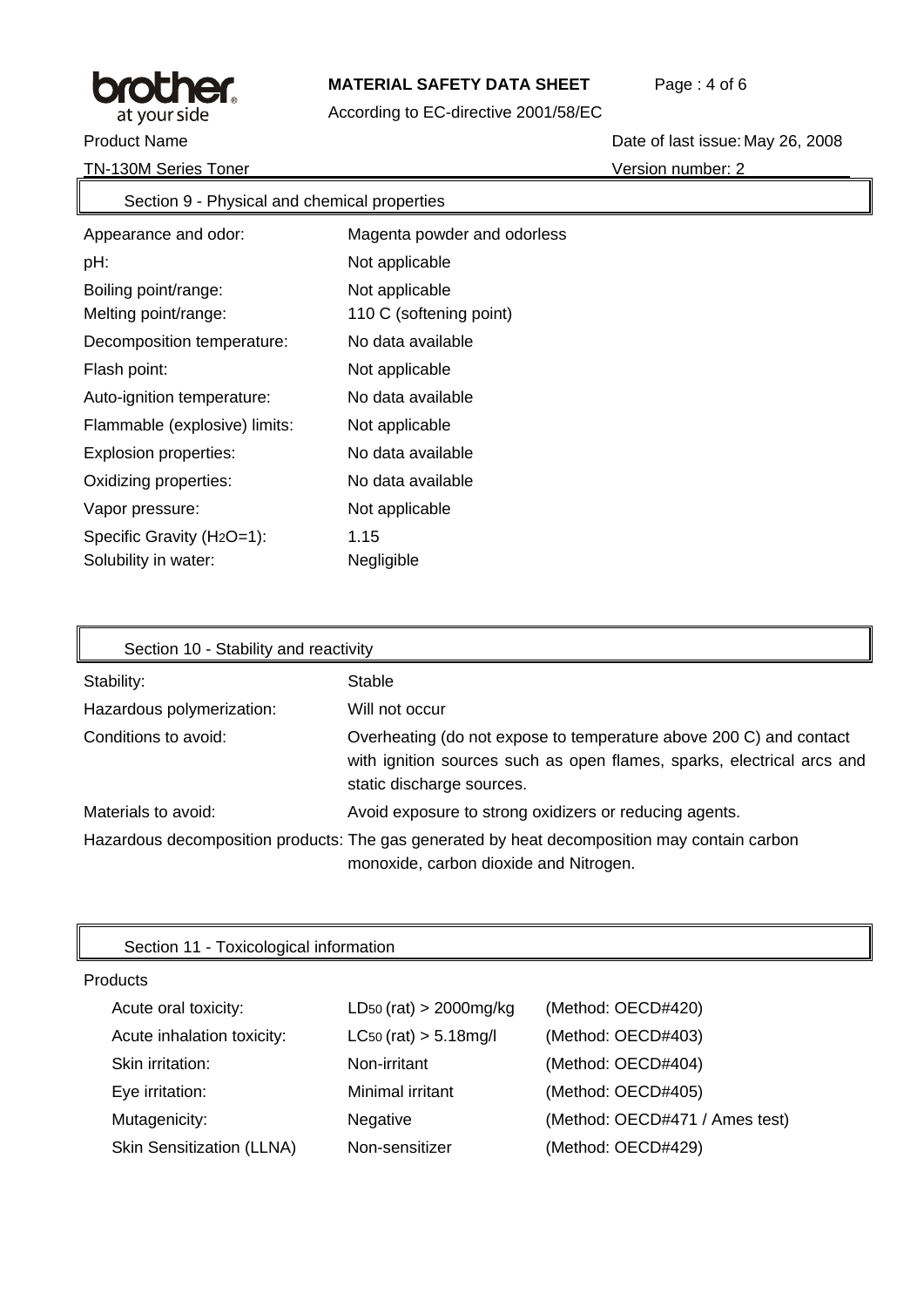

# **MATERIAL SAFETY DATA SHEET** Page : 5 of 6

According to EC-directive 2001/58/EC

TN-130M Series Toner Version number: 2

Product Name **Date of last issue: May 26, 2008** 2008

# Section 12 - Ecological information

No data available on the adverse effects of this product on the environment.

Mobility: No data available Persistence and degradability: No data available Bioaccumulation: No data available Ecotoxicity: No data available

Section 13 - Disposal considerations

This material is not a hazardous waste per Federal Regulation 40 CFR 261 when disposed. Consult with the appropriate State and Local Waste Authorities for additional information. Incinerate only in a closed container.

Section 14 - Transportation information

U.N. Recommendations on the Transport of Dangerous Goods: Not applicable

U.N. Number: None

U.N. Classification: None.

Not regulated under DOT, IMDG, ADR, RID, IATA.

- \* *DOT: U.S. Department of Transportation*
- \* *IMDG: International Maritime Dangerous Goods*
- \* *ADR: European Agreement concerning the International Carriage of Dangerous Goods by Road.*
- \* *RID: International regulations concerning the international carriage of dangerous goods by rail*
- \* *IATA: International Air Transport Association*

| Section 15 - Regulatory information                              |                    |     |
|------------------------------------------------------------------|--------------------|-----|
| Inventories:                                                     | JCSCL (Japan)      | Yes |
|                                                                  | TSCA (USA)         | Yes |
|                                                                  | EINECS/ELINCS (EU) | Yes |
| Information on the label (according to 1999/45/EC and 67/548/EEC |                    |     |
| Symbol, R-Phrase, S-Phrase: Not required.                        |                    |     |